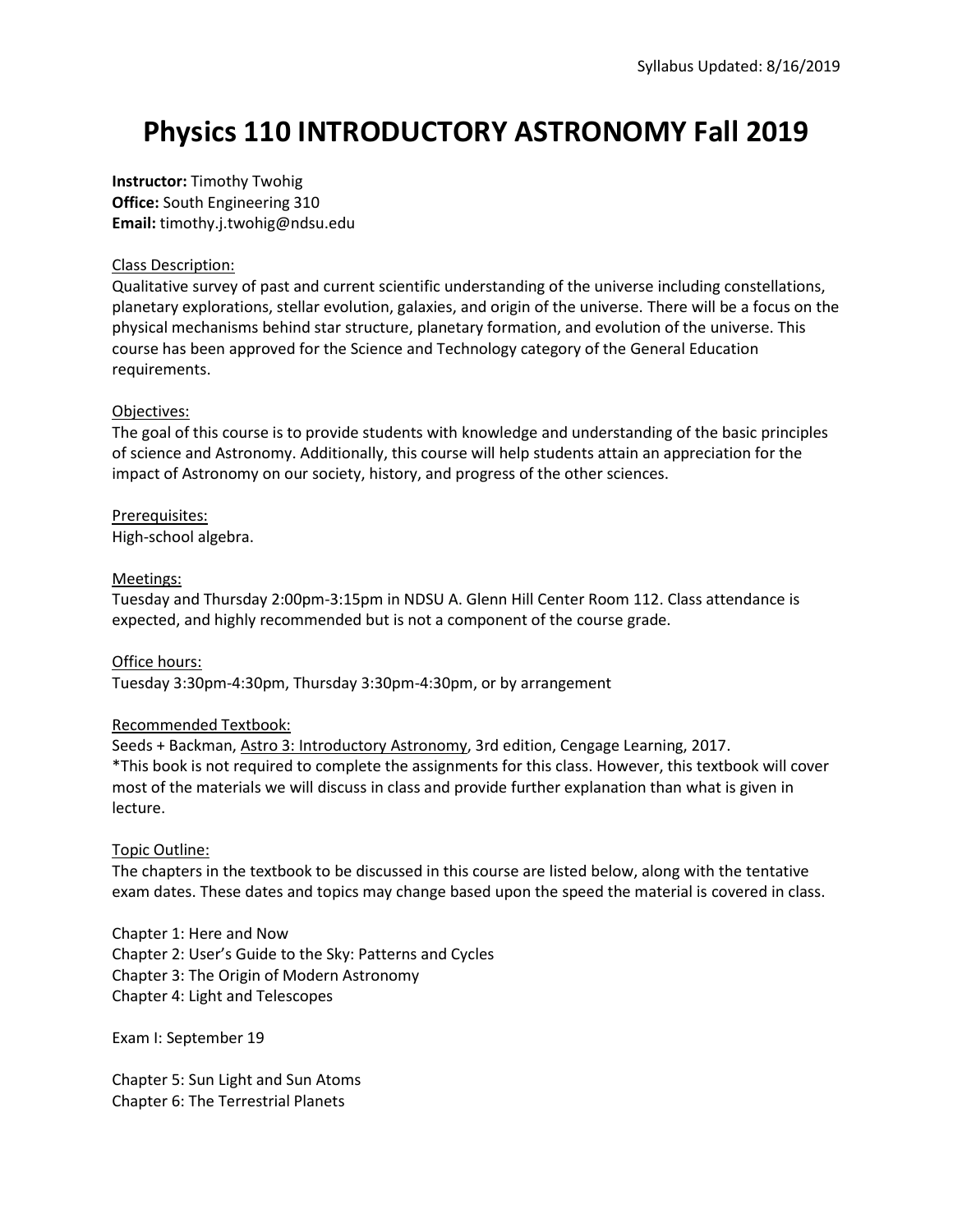Chapter 7: The Outer Solar System Chapter 8: Origin of the Solar System and Extrasolar Planets

Exam II: October 17

Chapter 9: The Family of Stars Chapter 10: Structure and Formation of Stars Chapter 11: The Death of Stars

Exam III: November 14

Chapter 12: The Milky Way Galaxy Chapter 13: Galaxies: Normal and Active Chapter 14: Modern Cosmology Chapter 15: Life on Other Worlds Possible Alternate Chapter: Human Space Exploration

Final Exam: Tuesday, December 17<sup>th</sup> (1:00PM - 3:00PM)

#### Format:

The class will involve traditional lecture, along with discussion and problem solving. Students are encouraged to ask questions at any time during or after class.

#### How to Succeed:

Attending class, reviewing lecture notes, reading the textbook and other resources, taking part in class activities and discussions, and doing homework. Each student is encouraged to contact the instructor with any concerns, questions, and suggestions. If desired, review sessions will be held prior to exams.

#### LON-CAPA:

The LON-CAPA course management system will be used to post and grade homework, lecture notes, grades, and other information. LON-CAPA can be accessed by selecting the appropriate server at http://www.ndsu.edu/physics/lon capa/. Your username is everything to the left of the @ in your NDSU email address (use all lowercase letters). For example, if your email address is

Ragnar.Lothbrok@ndsu.edu, then your LON-CAPA username is ragnar.lothbrok. Initially you create your own password by following the link "Forgot Password". For help using LON-CAPA contact your instructor or laboratory technician Paul Omernik (SE110, Paul.Omernik@ndsu.edu, 231-7047) A \$5 course fee is assessed for LON-CAPA server upgrades and maintenance.

# Homework:

Seven homework problem sets will be assigned via the LON-CAPA online system. The following are rough estimates of what will be covered on each assignment.

- 1. Chapters 1-2
- 2. Chapter 3-4
- 3. Chapters 5-6
- 4. Chapters 7-8
- 5. Chapters 9-11
- 6. Chapters 12-13
- 7. Chapters 14-15